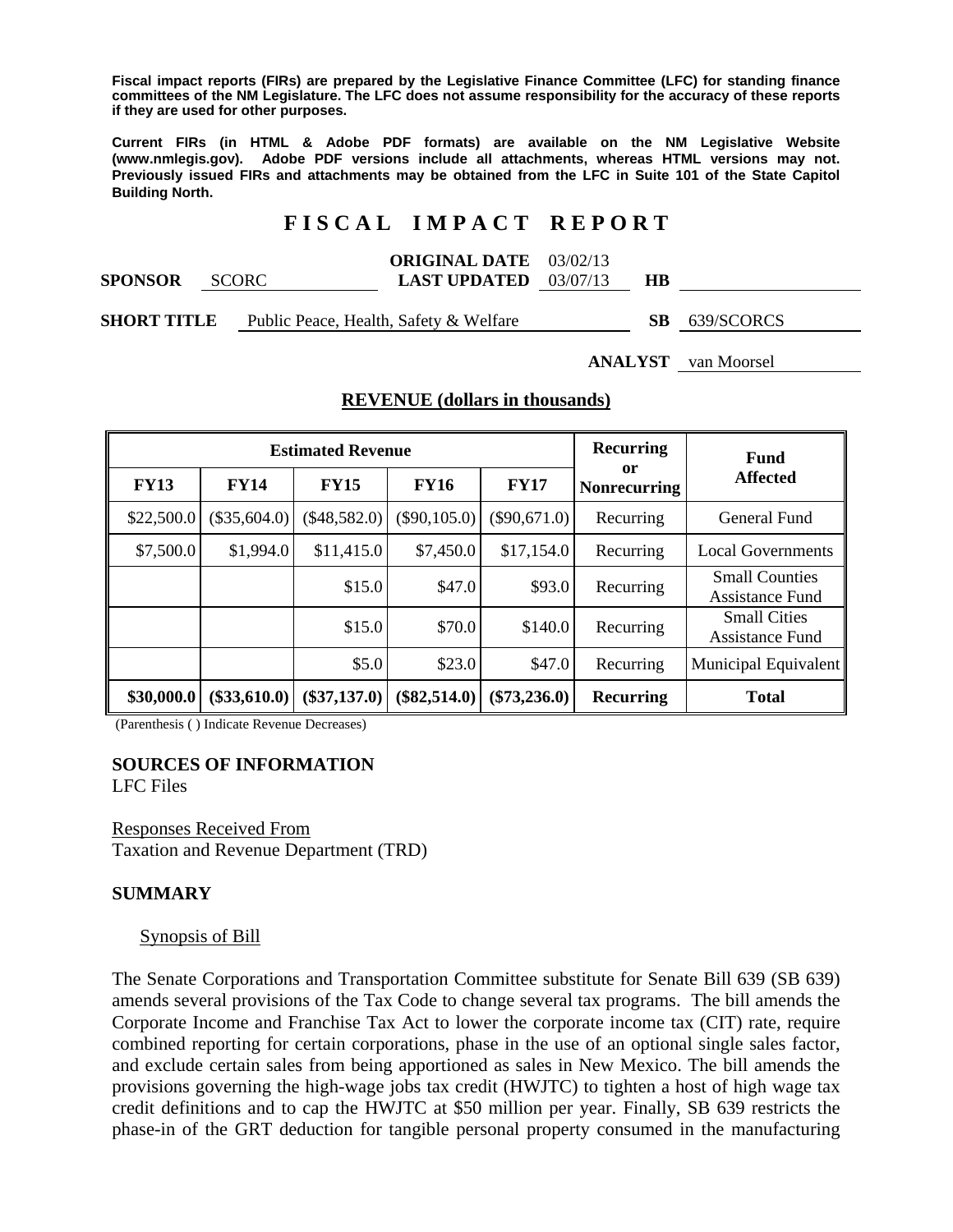process at 50 percent, beginning January 1, 2015.

**Section 1** of the bill amends the Corporate Income and Franchise Tax Act to reduce the CIT rate structure as shown in the table below.

| Net Income                 | <b>Current Law</b>    | SCORC/SB639           |
|----------------------------|-----------------------|-----------------------|
| Less Than \$500 thousand   | 4.8%                  | 4.2%                  |
| Between \$500 thousand and | \$24,000 plus 6.4% of | \$21,000 plus 5.8% of |
| \$1 million                | excess over \$500k    | excess over \$500k    |
|                            | \$56,000 plus 7.6% of | \$50,000 plus 6.6% of |
| Greater than \$1 million   | excess over \$1m      | excess over \$1m      |

**Section 2** of the bill amends the Corporate Income and Franchise Tax Act to require combined reporting for a unitary corporation that provides retail sales of goods in a facility of more than 30 thousand square feet under one roof in New Mexico.

**Section 3** of the bill amends the Uniform Division of Income for Tax Purposes Act to phase in over five years an optional single sales business income apportionment factor for businesses engaged in manufacturing. To elect the apportionment formula created in the bill, the taxpayer must notify the TRD in writing before first filing a return using the new apportionment formula. Once opting into this apportionment formula, the taxpayer must use the formula for three years before being able to opt back out. The bill also amends the definition of a "business engaged in manufacturing" to mean a business classified within the manufacturing sector as described in the official 2012 United States North American industry classification system manual. The single sales factor provided for in the bill would be phased in over five years as follows:

| (7X sales factor) + (1.5X property factor) + (1.5X payroll factor) |
|--------------------------------------------------------------------|
|                                                                    |
|                                                                    |
|                                                                    |
|                                                                    |
|                                                                    |
|                                                                    |

**Section 4** of the bill also amends the act to exclude certain sales from being apportioned as sales in New Mexico.

**Section 5** amends the Gross Receipts and Compensating Tax Act to restrict the phase-in of the GRT deduction for tangible personal property consumed in the manufacturing process. Fifty percent of receipts received on or after January 1, 2015 can be deducted from gross receipt.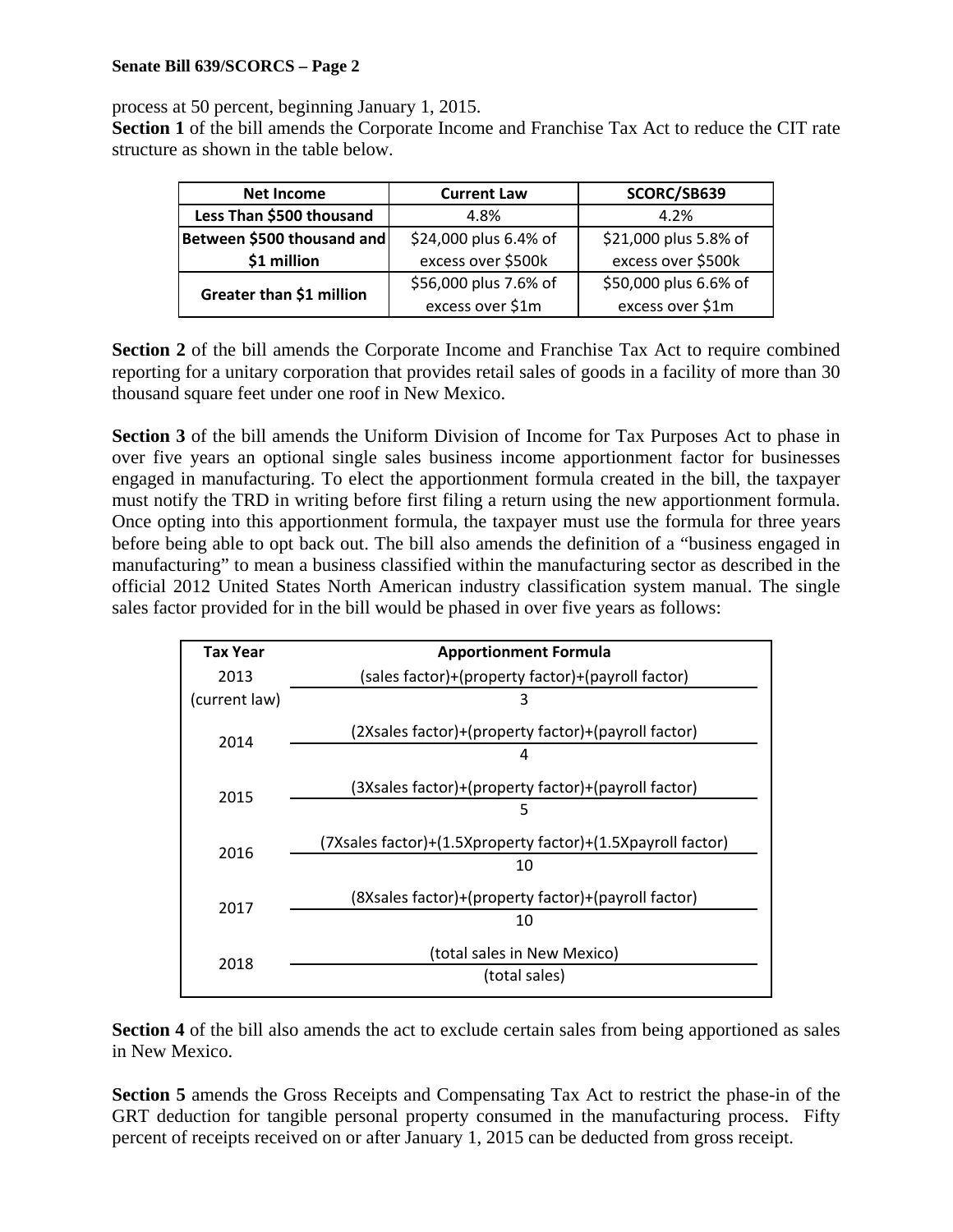**Section 6** amends the provisions governing the high-wage jobs tax credit to tighten a host of high wage tax credit definitions. The most important changes to the law are:

- Limiting the application period to one year. Currently there is no limitation.
- Limiting the aggregate annual amount of the credits approved to \$50 million.
- Limiting eligible employers to those certified by the Economic Development Department to be eligible for job training program assistance, commonly known as "JTIP" The bill also removes the requirement that export more than 50 percent of their sales to be eligible.
- Requiring HWJTC recipients to report annually on the effectiveness of the credit and requiring HWJTC recipients to authorize revelation of some taxpayer information to the Legislative Finance Committee (LFC) and to the Revenue Stabilization and Tax Policy Committee.
- Increasing the wage requirements for jobs created after January 1, 2013 to qualify for the HWJTC. These jobs must pay wages of \$65 thousand if performed or based in a municipality with a population of at least 60 thousand, and \$40 thousand if performed or based in a municipality with a population less than 60 thousand or in an unincorporated area of a county.

Section 4 also clarifies that eligible jobs cannot be recycled through mergers or acquisitions and that wages are calculated exclusive of benefits. The bill increases the population level that would classify a municipality as urban for purposes of the credit from 40 thousand to 60 thousand.

**Section 7** amends the Income Tax Act to repeal the deduction of net capital gains from net income, effective January 1, 2014.

The provisions of sections 1 through 4 and section 7 are applicable to taxable years beginning on or after January 1, 2014. The provisions of section 6 are applicable to taxable years beginning on or after January 1, 2013.

The effective date of sections 1 through 5 is January 1, 2014. The effective date of sections 6 is January 1, 2013.

### **FISCAL IMPLICATIONS**

**CIT Rate Reduction**: The January 1, 2014, effective date for the CIT rate reduction creates a 60 percent impact in FY14. There is no phase-in period, rates changes are fully implemented immediately on January 1, 2014.

|                          | <b>FY2013</b> | <b>FY2014</b> | <b>FY2015</b>                                                  | FY2016 | <b>FY2017</b> |
|--------------------------|---------------|---------------|----------------------------------------------------------------|--------|---------------|
| Impact, CIT Rate Changes |               |               | $(\$65,008.0)$ $(\$126,901.0)$ $(\$132,534.0)$ $(\$135,847.0)$ |        |               |

**Manufacturers Sales Factor Apportioning**: The TRD used 2010 New Mexico CIT data for manufacturing corporations (NAICS code 31 through 33) in its estimate of the impact due to the single weighted sales factor apportionment election. There are approximately 1,750 corporations which file under the manufacturing NAICS codes with a total gross NM CIT of \$75 million. The impact was estimated assuming that all manufacturing corporations whose sales factor is less than an average factor would make the election. Since not all eligible corporations will make this election due to the 36 consecutive month election requirement, the impact was reduced by 10%.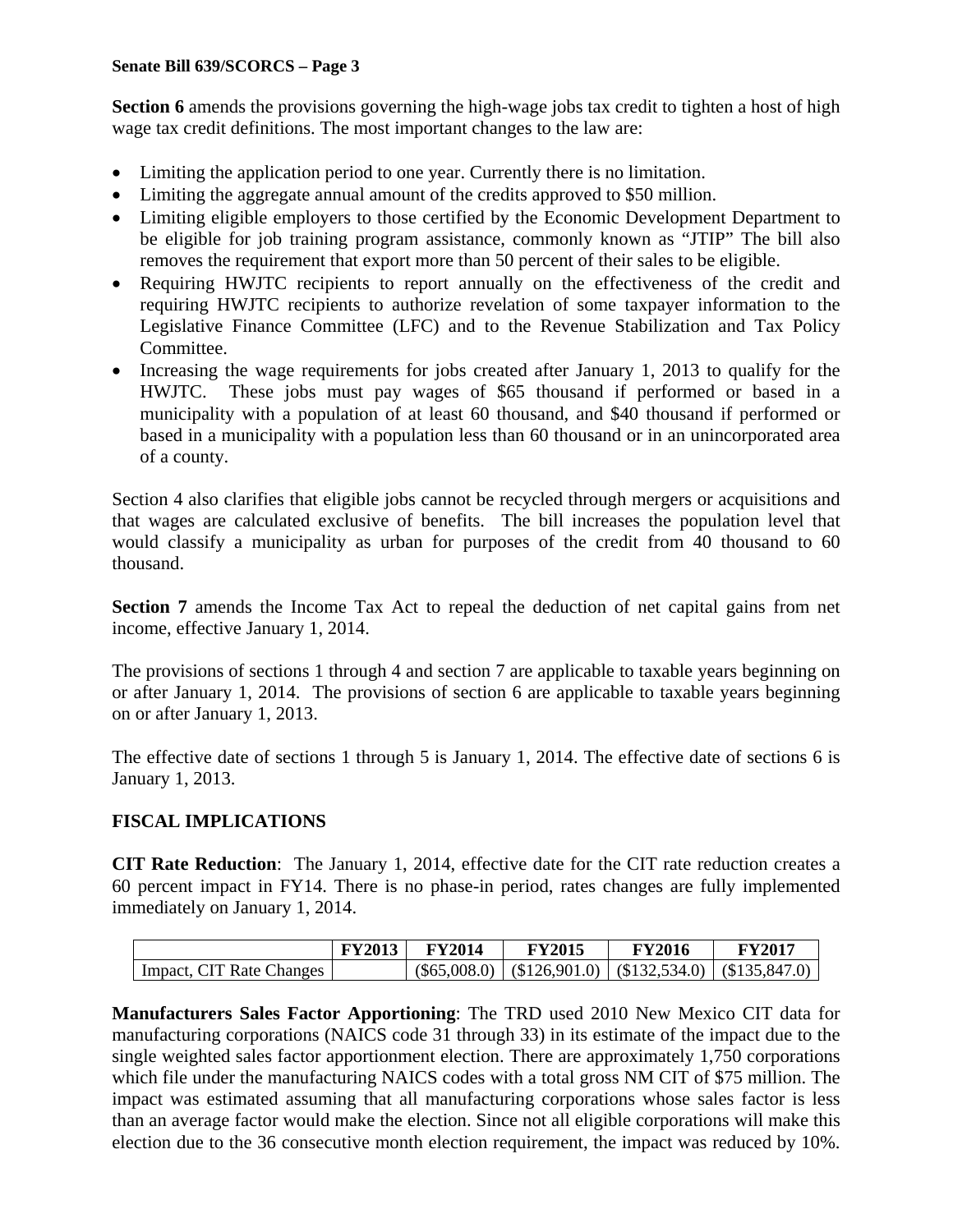February forecast estimates were used to estimate the fiscal impacts from FY14 through FY17.

|                                 | $FY13$ FY14 | <b>FY15</b> | FY16                                                   | FY17 |
|---------------------------------|-------------|-------------|--------------------------------------------------------|------|
| Impact, Manufacturing SS Factor |             |             | $(\$46.0)$ $(\$6,839.0)$ $(\$18,892.0)$ $(\$31,407.0)$ |      |

**Mandatory Combined Reporting for Certain Unitary Corporations:** The TRD's estimate assumes mandatory combined reporting for the entire retail population would increase corporate income tax revenues before credits about \$5 million, or roughly 1/3 of the amount collected, on average, for the last several tax years from all retailers. This estimate reflects the mid-point of a range derived from a review of several studies of combined reporting, but the range of estimates in general is very wide, from 0 percent (no increase in revenue) to 20 percent. Revenues are expected to increase initially and the rate of increase is expected to diminish during the later years as taxpayers adjust their corporate structures and transactions to avoid taxation. Part of the initial gain is due to one-time factors like the disallowance of losses earned by separate entities. Once taxpayers realize they are subject to combined reporting, they are more likely to restructure their business operations to reduce their liability. Impacts from this change are in the table below.

|                               | DV714 |           | <sup>-</sup> Y15         | 10        | TV15      |
|-------------------------------|-------|-----------|--------------------------|-----------|-----------|
| Combined Reporting<br>Impact. |       | \$1,200.0 | \$7,500.0<br>$\triangle$ | \$5,800.0 | \$4,600.0 |

**HWJTC Changes:** The changes to the HWJTC have the effect of tightening the eligibility requirements for both employers and employees. The TRD reports the 17 companies filing the greatest number of HWJTC applications account for about 75 percent of all credits by dollar amount during the period analyzed. Growth in new qualified jobs was estimated using BBER FOR-UNM forecast employment growth for the applicable sectors.

Applications for the HWJTC surged in FY12 and in FY13 (to-date), which the TRD reports appears to be due to a "mining" of potential claims by several consulting accounting firms, and due to an increasing awareness of the potential claims under the existing HWJTC statutes. At present, approximately \$110 million in pending HWJTC claims are under evaluation by the TRD. In order to estimate the fiscal impact, the TRD adjusted claims to a "normal" level, assuming the current surge in claims reflects anticipation of proposed amendments to the HWJTC.

The TRD estimates the "normal" applications per year under the current law to be approximately \$65 million. Assuming one third of claims are not approved, the total amount approved would be \$43.3 million per year. Further, analysis of historic claims suggests approximately 30 percent of applications are from JTIP-qualified entities. Finally, of the 30 percent of JTIP-qualified applications, 60 percent represent "new" jobs as defined by the proposed legislation. These assumptions suggest approved credits from the "normal" level of applications would be reduced by 85 percent under the proposed statutory criteria for HWJTC qualification.

The TRD assumed \$120 million in HWJTC applications are pending review in the last half of FY13. The proposed legislation would only be applicable to applications reviewed after July 1, 2013. The bill's annual cap of \$50 million dollars in aggregate would take effect with respect to claims approved in FY13 but not yet paid out by July 1, 2013. The \$30 million in estimated credits would be carried forward to FY14, but the estimated credit in FY14 is small enough that the combined total should not reach \$50 million.

Beginning with jobs created on or after January 1, 2013, the bill raises the threshold wages to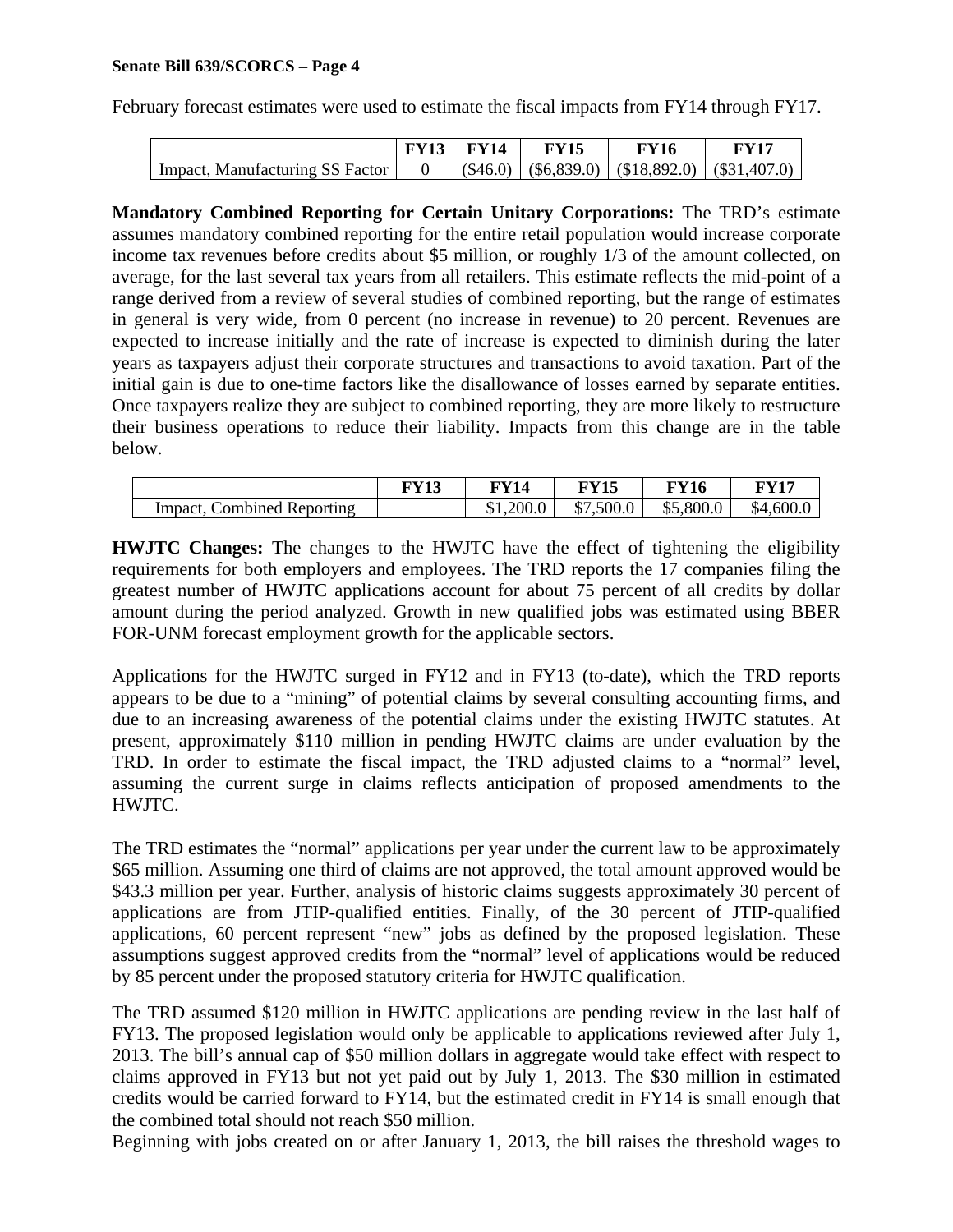\$40 thousand in rural jobs and \$65 thousand for urban jobs. Based on analysis of the most recent two years of claims, the TRD estimates this would cause a 25 percent reduction in the amount of the credit (5 percent of credits issued are tied to jobs below \$40 thousand that would be eliminated, and 20 percent of credits issued are estimated to arise from urban jobs between \$40 thousand and \$65 thousand that would be eliminated). The total estimated revenue impact of the HWJTC portion of SB 639 is in the table below.

|                            | <b>FY2013</b> | <b>FY2014</b> | <b>FY2015</b>              | <b>FY2016</b> | <b>FY2017</b> |
|----------------------------|---------------|---------------|----------------------------|---------------|---------------|
| <b>General Fund Impact</b> | \$22,500.0    |               | $$6,349.0 \; \; $29,529.0$ | $(\$4,754.0)$ | $(\$4,849.0)$ |
| Local Government Impact    | \$7,500.0     | \$1,994.0     | \$9,274.0                  | (\$1,493.0)   | (\$1,523.0)   |
| Net Impact, HWJTC Changes  | \$30,000.0    | \$8,343.0     | \$38,803.0                 | $(\$6,248.0)$ | \$6,371.0     |

**GRT Sales to Manufacturers Phase-in Changes:** The TRD notes its estimates for this portion of the analysis include a high degree of uncertainty for several reasons which make it difficult to estimate the baseline level of the deduction, as well as the impacts from the proposed changes:

- The deduction is not separately stated, and the historical size of the deduction is not known.
- 2012 amendments to the law governing the deduction are expected to greatly increase the size of the deduction; the changes have not been in effect long enough to assess their impact.
- Given the current and proposed definitions of manufacturing, it is difficult to identify with certainty the pool of firms that will be eligible for the credit.
- Insufficient data exists to directly analyze the percentage of New Mexico production that is sold outside of New Mexico, at the aggregate or individual firm level.
- To establish a baseline level of the manufacturers' consumables deduction, the TRD relied on DFA's revised analysis of a REMI Input-Output model of manufacturer consumption. This model estimates the size of the deduction under current law as described in the table below.

| <b>Current Law Deduction</b> | FY13 | FY14 | FY15 | <b>FY16</b> | FY17                                                                        |
|------------------------------|------|------|------|-------------|-----------------------------------------------------------------------------|
| Total                        |      |      |      |             | $(\$16,545.0)$ $(\$30,748.0)$ $(\$53,304.0)$ $(\$77,846.0)$ $(\$104,324.0)$ |

This bill modifies the phase-in of changes enacted in 2012, currently scheduled to occur in 20 percent increments up to 100 percent. The impact of capping the phase-in at 50 percent starting January 1, 2015, is depicted in the table below.

|                                  | <b>FY13</b> | <b>FY14</b> | <b>FY15</b> | <b>FY16</b> | <b>FY17</b> |
|----------------------------------|-------------|-------------|-------------|-------------|-------------|
| <b>General Fund GRT</b>          |             |             | \$3,055.0   | \$12,725.0  | \$26,533.0  |
| General Fund Comp                |             |             | \$110.0     | \$450.0     | \$910.0     |
| <b>Local Governments</b>         |             |             | \$2,141.0   | \$8,944.0   | \$18,677.0  |
| <b>Small Counties Assistance</b> |             |             | \$10.0      | \$40.0      | \$80.0      |
| <b>Small Cities Assistance</b>   |             |             | \$10.0      | \$60.0      | \$120.0     |
| Muni Equivalent on Comp          |             |             | \$10.0      | \$30.0      | \$60.0      |
| <b>Total</b>                     |             |             | \$5,335.0   | \$22,249.0  | \$46,379.0  |

**Repeal Net Capital Gain Income Deduction:** The TRD reports \$11.5 billion in total unapportioned capital gains claimed in the 2010 tax year, resulting in an estimated capital gains tax liability to New Mexico of \$36.1 million. Assuming a growth rate of 5% to estimate the future year growth in capital gains, and forecasting fiscal impacts as a value equal to the forecasted tax liability under current law (i.e., additional tax liability from elimination of 50%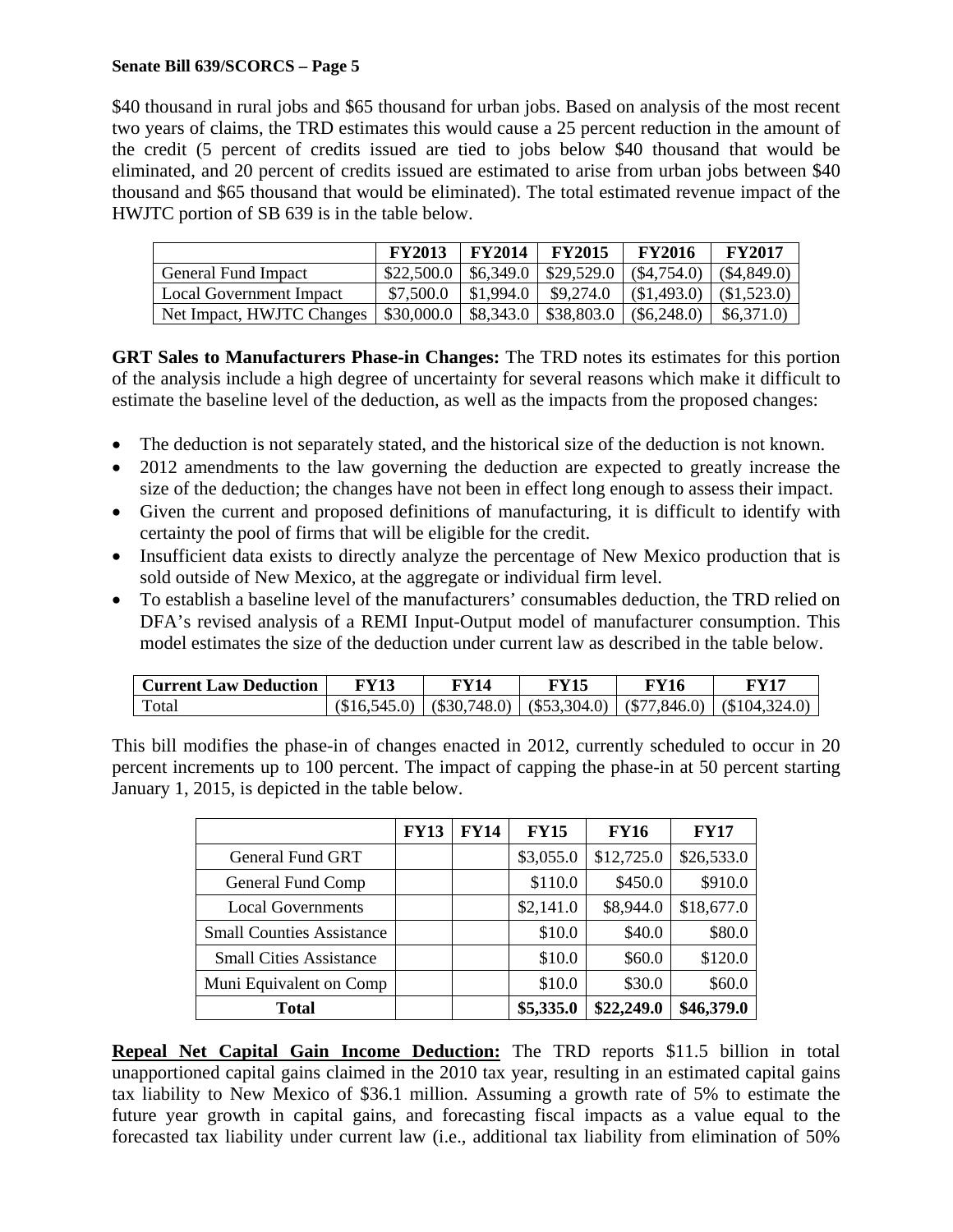deduction would double capital gains tax revenue collected), the total tax revenue lost in Tax year 2014 due to this deduction would be \$43.9 million. TRD assumed FY14 would have half of the full tax year impact due to the January 1, 2014 effective date, and estimated additional tax year liability was distributed accordingly

|                                                     | FY 14 | FY16                                               | $\nabla \mathbf{V}$ 17 |
|-----------------------------------------------------|-------|----------------------------------------------------|------------------------|
| <sup>1</sup> Impact, Capital Gains Deduction Repeal |       | $$21,900.0$   \$45,000.0   \$47,200.0   \$49,600.0 |                        |

This bill may be counter to the LFC tax policy principle of adequacy, efficiency and equity. Due to the increasing cost of tax expenditures revenues may be insufficient to cover growing recurring appropriations.

Estimating the cost of tax expenditures is difficult. Confidentiality requirements surrounding certain taxpayer information create uncertainty, and analysts must frequently interpret third-party data sources. The statutory criteria for a tax expenditure may be ambiguous, further complicating the initial cost estimate of the expenditure's fiscal impact. Once a tax expenditure has been approved, information constraints continue to create challenges in tracking the real costs (and benefits) of tax expenditures.

### **SIGNIFICANT ISSUES**

New Mexico's top corporate income tax rate of 7.6 percent is high, compared with the national average of 6.4 percent. New Mexico's CIT rate is especially high when considering a corporation can be taxed at the 4.9 percent personal income tax rate simply by organizing under another section of the IRS code. This violates the principle of tax equity. In 2011, the Council on State Taxation (COST) commissioned Ernst & Young to perform a 50-state study of effective tax rate/after-tax return on investment over a 30-year investment, New Mexico ranked last. The study found that tax rates and a complex tax credit incentive system are a burden on firms considering investments in New Mexico and are "almost certainly impeding economic growth."

Among other options, the New Mexico Tax Research Institute (NMTRI) noted a reduction in the top corporate rate would make New Mexico more appealing to business investment. The NMTRI also addressed the option of allowing corporations to apportion income with a single- or doubleweighted sales factor. All states parse a multistate corporation's income into a state taxable base. New Mexico uses an "apportionment formula" that averages the percentage of a corporation's sales occurring in New Mexico, the percentage of payroll in New Mexico, and the percentage of property (or assets or investment) domiciled in New Mexico. The equally weighted corporate income apportionment formula creates a disincentive to expansion in New Mexico; if a company increases its operations in New Mexico, its taxes in New Mexico would increase, even without the benefit of additional sales, creating a disincentive to growth. Firms can lower exposure to New Mexico tax by firing workers and closing plants.

The "single sales" factor, by which income is apportioned only on the percentage of sales made in the state, is the alternative in favor nationally. This formula does not punish firms for investing or employing workers within a state. In New Mexico, a mandatory single sales formula would likely benefit extractive and manufacturing industries while penalizing direct sellers of goods and services and multistate banks. Mining and manufacturing pay well over half of New Mexico CIT, however, and this formula could result in lower revenues.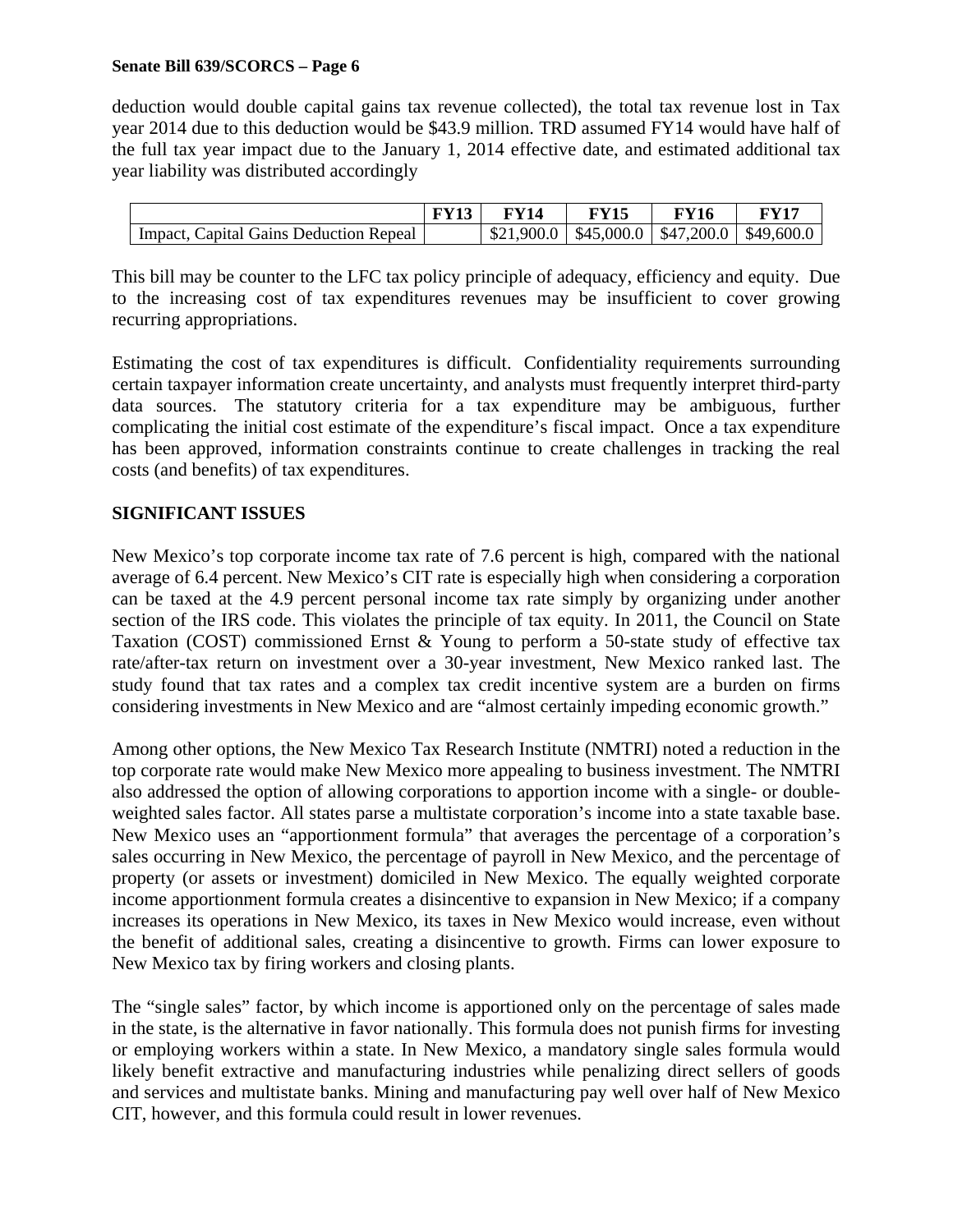Legislation enacted in 2012 expanded the GRT deduction for tangible personal property to include property consumed in the manufacturing process. The deduction was intended to exempt the cost of electricity used in the manufacturing process, but it can be construed to cover refining, processing, restaurants, and even art. Further, the electric utilities report it will be difficult to identify electricity "consumed" during manufacturing. These issues doubled the original estimate of the deduction's general fund impact to \$4.7 million in FY13, rising to \$80 million when fully phased in by FY17.

The high-wage jobs tax credit provides qualifying employers with a 10 percent tax credit, up to \$12 thousand, for each employee with annual wages and benefits totaling more than \$28 thousand if in a rural area and more than \$40 thousand if in an urban area. Eligible employers include those eligible for the Job Training Incentive Program (JTIP) or that earned more than 50 percent of their sales from out-of-state entities in the prior year. The cost of the credit is higher than initially estimated, with FY12 claims exceeding \$48 million, and FY13 projected at \$50 million. The credit is intended to create new jobs, but data suggests most of the claims are for jobs created from previous business activity. The TRD estimates as little as 19 percent of all FY12 credit applications were for jobs created during the current qualifying period. In the last two fiscal years, employers claimed credit for creating roughly 3,000 jobs. However, it should be noted that the UNM's Bureau of Business and Economic Research estimates employment actually declined by 258 jobs during that time.

## **PERFORMANCE IMPLICATIONS**

The LFC tax policy of accountability is met with the bill's requirement to report annually to an interim legislative committee regarding the data compiled from the reports from taxpayers taking the deduction and other information to determine whether the deduction is meeting its purpose.

## **ADMINISTRATIVE IMPLICATIONS**

The TRD reports that, due to the phase-in, taxpayers will need to adjust apportionment ratios each year over a five-year period. Combined with all other changes, taxpayer education will be needed, and the Department will need to modify forms, instructions and publications.

# **CONFLICT**

Conflicts with SB 59, SB 277, SB 293, SB 319, SB 373, SB 508, SB 538, SB 545, SB 568, HB 182, HB 507, HB 596, and HB 616.

## **TECHNICAL ISSUES**

The TRD reports Regulation 3.4.10.8(B) NMAC will need to be changed (or a new regulation added) to reflect that after January 1, 2013, a taxpayer that previously filed as a separate corporate entity, but is part of a unitary corporation, as that term is defined in Section 7-2A-2Q NMSA 1978, must file its New Mexico CIT returns using the combined unitary group method or the federal consolidated method.